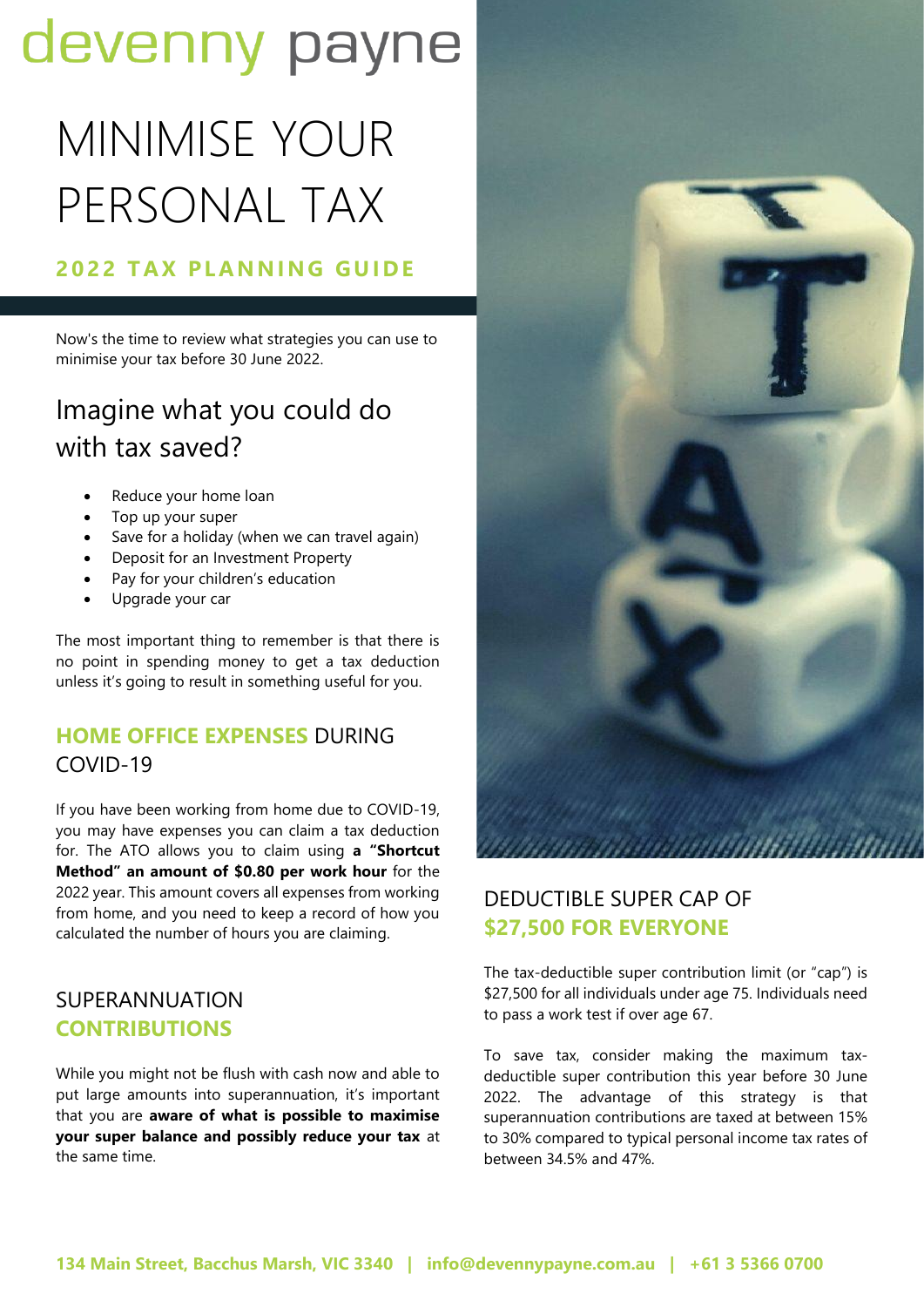

#### **CARRIED FORWARD** CONTRIBUTIONS

Carry-forward contributions are not a new type of contribution, they are simply new rules that allow super fund members to use any of their unused concessional contributions cap on a rolling basis for five years.

This means if you don't use the full amount of your concessional contribution cap (\$25,000 in 2019, 2020 and 2021), you may qualify to carry-forward the unused amount and take advantage of it up to five years later.

Carry-forward contributions are calculated on a rolling basis over five years, but any amount not used after five years expires. These carry-forward rules only relate to concessional contributions into super, not nonconcessional contributions, as they have different caps.

#### SPOUSE **SUPER CONTRIBUTIONS**

You can make super contributions on behalf of your spouse (married or de facto), provided you meet eligibility criteria, and your super fund allows it. This is known as contribution splitting.

Doing this not only helps to boost your spouse's retirement savings, but it can also help you save tax if your spouse has limited income.

You may be eligible for a tax offset of up to \$540 on super contributions of up to \$3,000 that you make on behalf of your spouse if your spouse's income is \$37,000 p.a. or less.

The offset gradually reduces for income above \$37,000 p.a. and completely phases out at \$40,000 p.a. and above.

### ADDITIONAL TAX ON SUPER CONTRIBUTIONS BY HIGH **INCOME EARNERS**

The income threshold at which the additional 15% ('Division 293') tax is payable on super \$250,000 p.a. Where you are required to pay this additional tax, making super contributions within the cap is still a tax effective strategy.

With super contributions taxed at a maximum of 30% and investment earnings in super taxed at a maximum of 15%, both these tax points are more favourable when compared to the highest marginal tax rate of 47% (including the Medicare levy).

# devenny payne 17 Ways to Reduce Your Tax

### GOVERNMENT CO-CONTRIBUTION TO **YOUR SUPER**

If you are on a lower income and earn at least 10% of your income from employment or carrying on a business and make a "non-concessional contribution" to super, you may be eligible for a Government cocontribution of up to \$500.

In 2022, the maximum co-contribution is available if you contribute \$1,000 and earn \$41,112 or less. A lower amount may be received if you contribute less than \$1,000 and/or earn between \$41,112 and \$56,112.

#### OWNERSHIP OF **INVESTMENTS**

A longer-term tax planning strategy can be reviewing the ownership of your investments. Any change of ownership needs to be carefully planned due to capital gains tax and stamp duty implications. Please seek advice from your Accountant prior to making any changes.

Investments may be owned by a Family Trust, which has the key advantage of providing flexibility in distributing income on an annual basis and an ability for up to \$416 per year to be distributed to children or grandchildren tax-free.

#### PROPERTY **DEPRECIATION REPORT**

If you have an investment property, a Property Depreciation Report (prepared by a Quantity Surveyor) will allow you to claim depreciation and capital works deductions on capital items within the property and on the property itself.

The cost of this report is generally recouped several times over by the tax savings in the first year of property ownership.

#### COVID-19 **TEST EXPENSES**

From 1 July 2021, if you're an employee, sole-trader or contractor and you pay for a COVID-19 test for a workrelated purpose, you can claim a tax deduction. Remember to keep all your receipts!